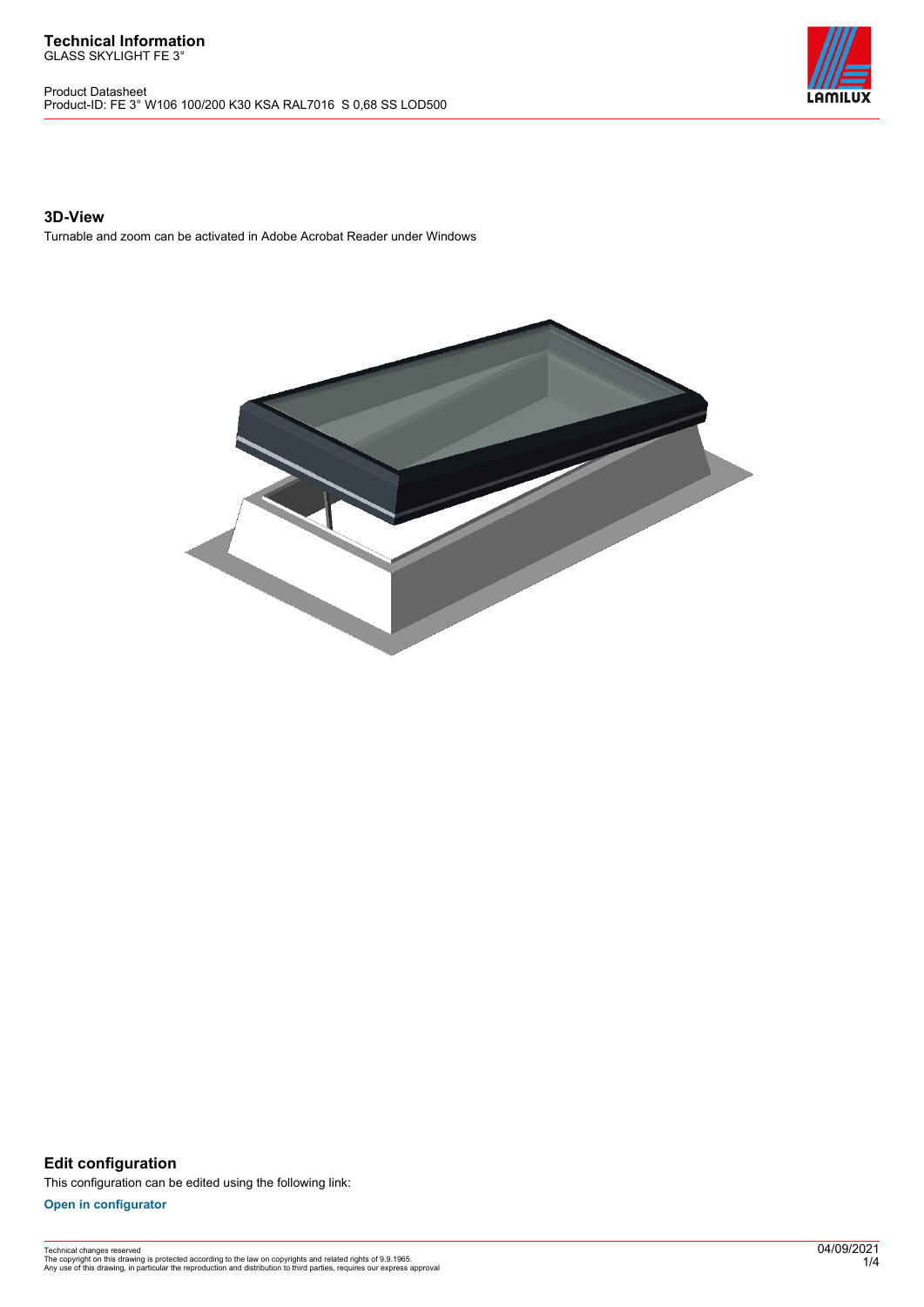

## **Product Features**

| <b>Attribute</b>                                   | <b>Value</b>                                           |  |
|----------------------------------------------------|--------------------------------------------------------|--|
| <b>GLASS SKYLIGHT FE 3°</b>                        |                                                        |  |
| product ID                                         | FE 3° W106 100/200 K30 KSA RAL7016 S 0,68 SS<br>LOD500 |  |
| level of detail                                    | <b>LOD 500</b>                                         |  |
|                                                    | lower LOD value = simplified selection and reduced     |  |
|                                                    | geometry                                               |  |
| <b>UPPER PART</b>                                  |                                                        |  |
| size                                               | standard size                                          |  |
| order size, top roof edge size (OKD) [cm]          | 100 / 200                                              |  |
| clear dimension (LM) [cm]                          | 82/182                                                 |  |
| exit hatch                                         | no exit hatch                                          |  |
|                                                    | Exit hatch is not possible in this size selection.     |  |
| glazing                                            |                                                        |  |
| heat transition coefficient [W/(m <sup>2</sup> K)] | $1.0 - 1.1$                                            |  |
| glazing type                                       | heat insulant glass                                    |  |
| transparency                                       | clear                                                  |  |
| light transmittance, energy permeability, Ug-value | 69 %, 48 %, 1.0 W/(m <sup>2</sup> K)                   |  |
| alarm loop                                         | no                                                     |  |
| shading                                            | no                                                     |  |
| color selection                                    |                                                        |  |
| colour assignment outside                          | selection                                              |  |
| colour range                                       | grey                                                   |  |
| frame colour                                       | RAL 7016 anthracitegrey                                |  |
| internal colour deviant                            | no                                                     |  |
| <b>UPSTAND</b>                                     |                                                        |  |
| type of upstand                                    | GRP upstand                                            |  |
| height [cm]                                        | 30                                                     |  |
| features                                           |                                                        |  |
| better heat insulation upstand                     | no                                                     |  |
| suspension lip for storage of the roof line        | no                                                     |  |
| PVC rail                                           | no                                                     |  |
| heat insulated foot flange                         | no                                                     |  |
| <b>DRIVE</b>                                       |                                                        |  |
| type of drive                                      | 230 V                                                  |  |
| type of drive                                      | chain drive motor                                      |  |
| lifting height of the drive [mm]                   | 300                                                    |  |
| YOUR CONFIGURATION HAS THE FOLLOWING QUALITIES     |                                                        |  |
| OKD width                                          | 100 cm                                                 |  |
| OKD length                                         | 200 cm                                                 |  |
| LM width                                           | 82 cm                                                  |  |
| <b>LM length</b>                                   | 182 cm                                                 |  |
| height of upstand                                  | 30 cm                                                  |  |
| thermal transmission Ug                            | ca. 1.0 W/(m <sup>2</sup> K)                           |  |
| noise insulation level Rw,p                        | ca. 38 dB                                              |  |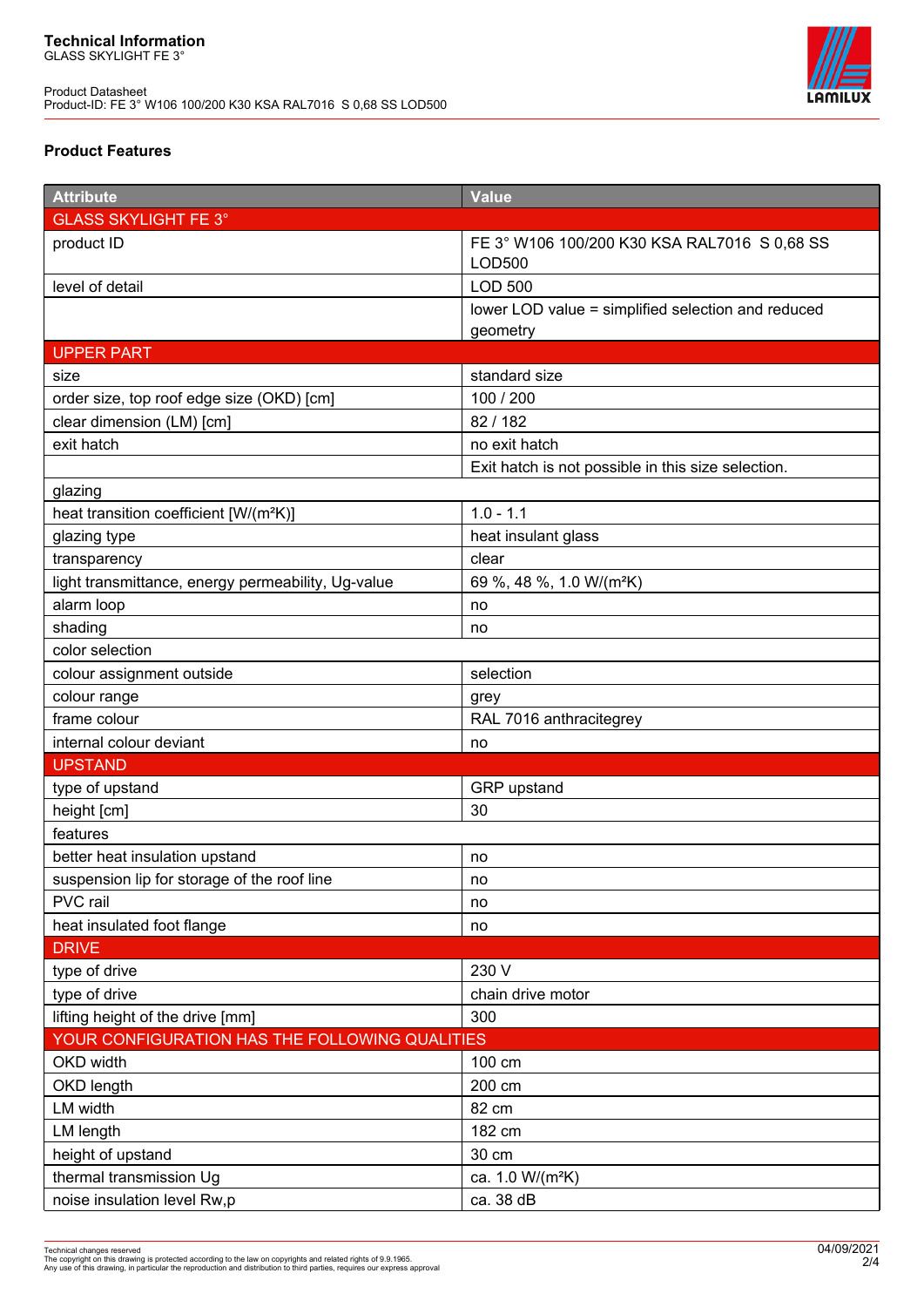# **Technical Information**

GLASS SKYLIGHT FE 3°

Product Datasheet Product-ID: FE 3° W106 100/200 K30 KSA RAL7016 S 0,68 SS LOD500



| <b>Attribute</b>                                                                                            | <b>Value</b>                                                |
|-------------------------------------------------------------------------------------------------------------|-------------------------------------------------------------|
| light transmission T                                                                                        | ca. 69 %                                                    |
| total energy transmission g                                                                                 | ca. 48 %                                                    |
| snow load                                                                                                   | 0.68 kN/m <sup>2</sup> (assumption; basis for dimensioning) |
| opening devices                                                                                             | chain drive motor                                           |
| lifting height                                                                                              | 300 mm                                                      |
| voltage                                                                                                     | 230 V                                                       |
| product standard                                                                                            | EN 1873-2                                                   |
| fall-through protection                                                                                     | fall-through proof (according to GS BAU 18)                 |
| construction material class upstand                                                                         | E (according to EN 13501-1)                                 |
| construction material class glazing                                                                         | A1 (according to EN 13501-1)                                |
| hail resistance class                                                                                       | HW5 (according to VKF standard)                             |
| NOTE! After checking the local conditions, the design of the glazing and the drive may have to be adjusted. |                                                             |